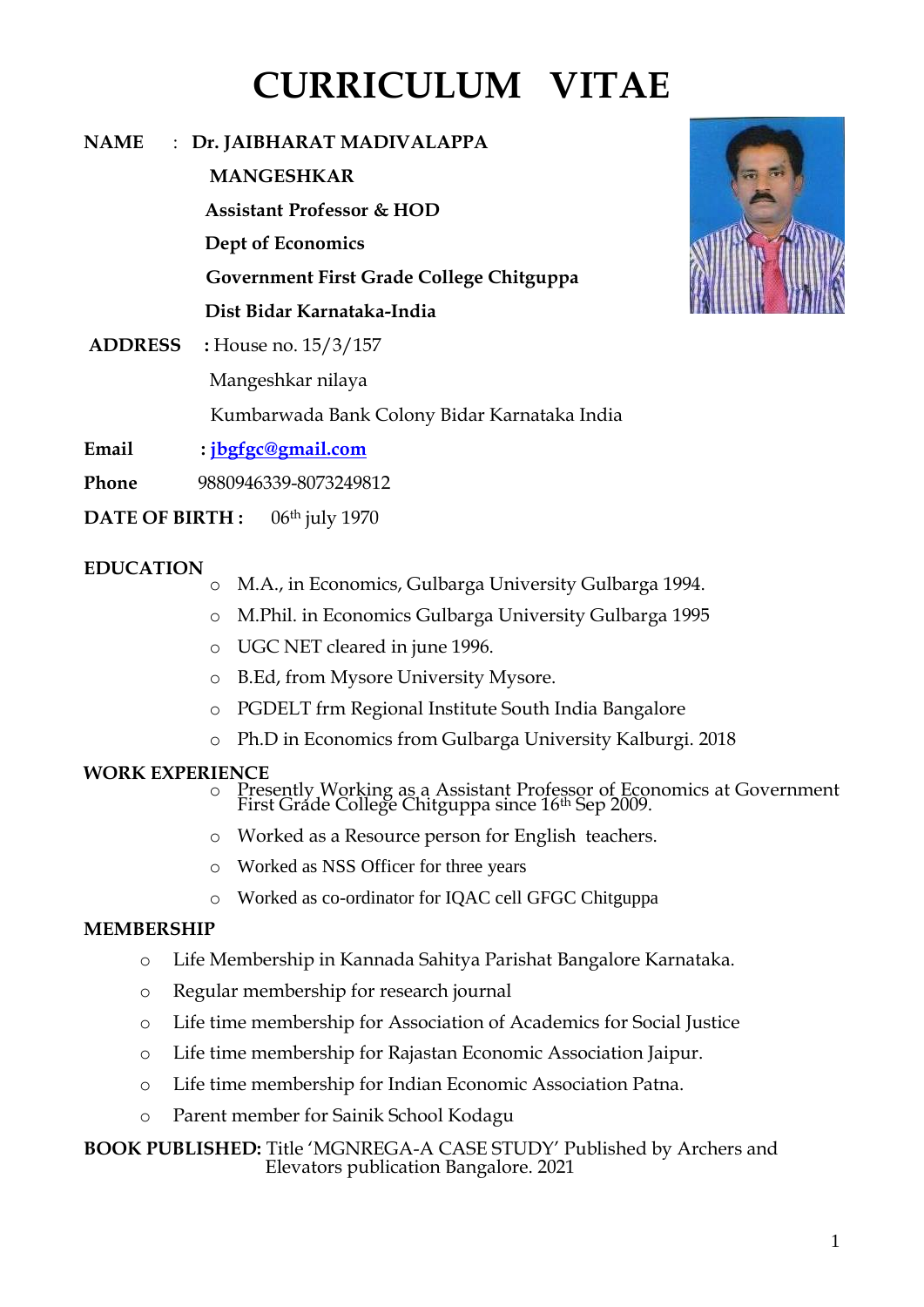# **Research Papers Published and Presented**

| $\overline{1}$  | Published Research Paper<br>on<br>Socio-Economic & Cultural Factors<br>in health, health services<br>and                                                                                     | july 2012 vol:1<br><b>Issue 2ISSN</b><br>2277-8160                                      | International Journal "Global Research Analysis<br>published in Volume 1 Issue 2 july 2012                                                                                                                                                                      |
|-----------------|----------------------------------------------------------------------------------------------------------------------------------------------------------------------------------------------|-----------------------------------------------------------------------------------------|-----------------------------------------------------------------------------------------------------------------------------------------------------------------------------------------------------------------------------------------------------------------|
| $\overline{2}$  | prevention: An overview<br>Published Research Paper on<br>Nutritional Status of children in<br>India-An Overview of socio-<br>economic condition                                             | Dec 12<br>Volume:1 Issue 12<br>ISSN 2250-1991                                           | Peer International Reviewed journal "Indian<br>Journal of Research" PERIPEX vol 1 issue 12,<br>Dec 12 (Journal for all Subject) Liste and Indexed<br>in International ISSN Directory, Paris I. F.<br>0.3208                                                     |
| 3               | Published and Presented Research<br>Paper on "MSME and<br>Government"                                                                                                                        | <b>Mar 2018</b><br>ISBN: 978-93-<br>86778-79-6                                          | Sustainable<br><b>Book</b><br>Development<br>on<br>and<br><b>Institutional Support for MSMEs</b>                                                                                                                                                                |
| $\overline{4}$  | Published Research paper on<br>"Maharshi Valmiki and his<br>meditation power"                                                                                                                | Jan-June 2018<br>Vol IIIIss 1.ISSN<br>23950994                                          | A Peer Reviewed Journal                                                                                                                                                                                                                                         |
| 5               | Published Reseach Paper on<br>Government Promotional Initiative<br>for MSME's                                                                                                                | March 2018<br>Vol 5Issue 1 Page<br>No11.11-04-2018                                      | Maha Journal of Educaton Kongu Regional<br>Educational and Research Foundation. Salem<br>T.Nadu.IF3.256. ISSN No. 2348-8840                                                                                                                                     |
| 6               | Published Research Paper on "E-<br><b>WASTE IN INDIA-ISSUES AND</b><br><b>CHALLENGES</b>                                                                                                     | May 2018 Vol.2<br>Issue 1 Page No.<br>50                                                | Litra Global Journal of Social Science.<br>SSN No. 2414-8881. Impact Factor 4.270                                                                                                                                                                               |
| $\overline{7}$  | Published Research Paper on<br>"MGNREGA & MIGRATION<br>Reduction-A Study in Bidar<br>District of Karnataka                                                                                   | Jan 2019<br>Special Issue-106<br>ISSN-23248-7143<br>Impact Factor 6.261<br>Page No 79   | International Fellow Associations RESEARCH<br>JOURNEY (UGC Approved Multidiciplinary<br>International E-research journal)<br>PEER REFREED & INDEXED JOURNAL                                                                                                     |
| 8               | Published Research Paper on<br>"Child Labour in Bidar-Challenges<br>and Solutions" March 2019                                                                                                | Mar 19 Spe Issue<br>ISSN-2321-<br>$2551 = I. F-2.8$                                     | Chalukya Journal of social Sciences Special Issue<br>Child Laobur<br>in<br>Karnataka<br>Indexed<br>on<br>withInternational ISSN Directory, Paris.                                                                                                               |
| 9               | Published a Paper on Integration of<br>ICT-Blened Learning and Flipped<br>Class Room                                                                                                         | $13^{th}14^{th}$ Sep 2019<br>ISBN No 978-93-<br>5382-91-5                               | 2 days National Seminar on Sensitization of<br>Changing Perspecties in NAAC Process by VG<br>COLLEGE FOR WOMEN Kalburgi and IqaC                                                                                                                                |
| $\overline{10}$ | Published and presented paper on<br>One day International Seminar by<br>Deccan<br>Studies<br>and Historical<br>research Association Bijapur,                                                 | $27 - 07 - 2019$<br>ISSN 2349-638x<br>Impact Factor 5.707<br>27 <sup>th</sup> July 2019 | Paper Published in Special Issue Published by<br>Aayushi International Interdisciplinary Research<br>Journal (Peer Reviewed Journal)                                                                                                                            |
| 11              | One Day Interdisciplinary National<br>Conference on Rural Development:<br><b>Issues and Challenges Presented</b><br>Paper on "Role of Agriculture,<br>Youth and ICT in Rural<br>Development" | Aarhat Jounals. Dec<br>21st 2019<br>ISSN: 2278-5655 Vol<br>VIII Spe IssXXIII            | Umri. Dist Nanded Late Babasaheb Deshmukh<br>Gorthekar<br>Science<br>Art's<br>Commerce<br>and<br>Mahavidyalaya Umri, Dist. Nanded (M.S) Aarhat<br>Publication and Jounals. Dec 21 <sup>st</sup> 19<br>ISSN: 2278-5655 Volume VIII Special Issue<br><b>XXIII</b> |
| 12              | 1 day Online interdisciplinary N.<br>Conf from Vasantrao Kale<br>Mahavidyalaya Dhoki, Osmanabad                                                                                              | <b>Economics Impact</b><br>of Covid-19 and<br><b>Govt Stimulus</b><br>Package           | Spe<br>International<br>Issue<br>76<br>by<br>Aayush<br>Interdisciplinary Rese Journal (AIIRJ) Peer<br>revived Indiexed Journal Im. Fac 6.293.<br>June 2020.                                                                                                     |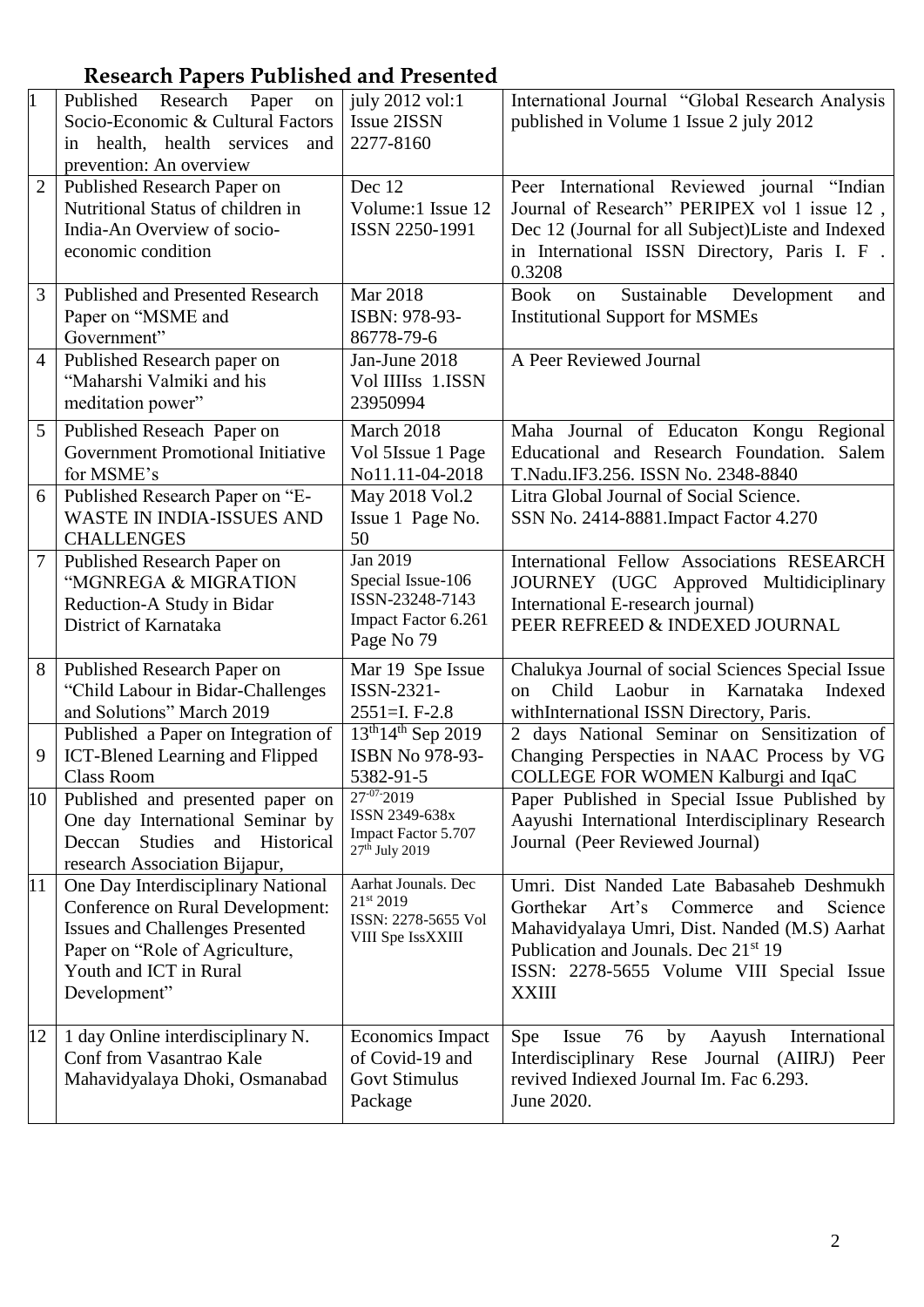# **Paper Presented in International Conferences./Seminars**

|                | MSME's and Government (7 <sup>th</sup> International            | 09-02-2018       | Sri Ganesh School of Business Management          |
|----------------|-----------------------------------------------------------------|------------------|---------------------------------------------------|
|                | Conference Asian International Conference                       |                  | Chennai                                           |
|                | on Adances: Strategic Innovations and                           |                  |                                                   |
|                | <b>Emerging Perespectives for Global Business</b>               |                  |                                                   |
|                | in Engineering and Social Sciences                              |                  |                                                   |
| $\overline{2}$ | 'Social Entrepreneurship and Community                          | 3 to 5-01-       | Organized by School of Business Studies Dept      |
|                | Based Tourism-A case Study in Bidar                             | 2019             | of Business Studies Central University of         |
|                | District of Karnataka" in Three days                            |                  | Karnataka Kalburgi. Sponsered by Incredible       |
|                | Interantional Confernce on Community                            |                  | India, Ministry of Tourism, GOI New Delhi         |
|                | Involvement<br>Tourism Development<br>in                        |                  |                                                   |
|                | <b>Emerging Countries.</b>                                      |                  |                                                   |
| $\overline{3}$ | The Coins in the Adil Shahi Ruling in One                       |                  | Organized by Deccan Studies and Historical        |
|                | Day Multi-Disciplinary Internation Seminar                      | $27th$ July 2019 | Research Association Bijapur, Vijaypur            |
|                | on "Socio-Economic, Political, Cultural nnd                     |                  |                                                   |
|                | Religious Conditions of India "                                 |                  |                                                   |
|                | <b>Paper Presentation National Conferences/Seminars</b>         |                  |                                                   |
| 01             | <b>Rural Employment Programes</b>                               | 12-09-2010       | <b>Regional Directorate of Block Broadcasting</b> |
|                |                                                                 |                  | (Secretriate of Information and broadcasting)     |
| 02             | WTO and India                                                   | $11 - 10 - 2010$ | At Amareshwar Degree College Aurad (B)            |
| 03             | Presented Paper on Human Resource                               | 20-04-2011       | Presented Paper on Human Resource                 |
|                | Management Practices in State Bank of                           |                  | Management Practices in State Bank of Mysore      |
|                | Mysore                                                          |                  |                                                   |
| 04             | Presented Vachanas on National Seminar                          | 23-2-2013to      | Conducted by Dr Halkatti National Trust           |
|                |                                                                 | 24-02-2013       | Bagalkote at Sholapur                             |
|                |                                                                 |                  |                                                   |
| 05             | National Lecture on Dr B.R.Ambedkar                             | 31-03-13to       | Dr BR.Ambekar Study Centre and SVE Trust          |
|                | and Social Justice                                              | 01-04-2013       | SBC College Humnabad                              |
| 06             | Paper presented on Ideas of Lord                                | 30-01-2015       | <b>B.V.Bhumareddy College Bidar</b>               |
|                | Basweshwar on Kayaka and Dasoha                                 | 31-01-2015       |                                                   |
| 07             | National Seminar on "Human Right"and                            | " $22-10-$       | Siddarth Arts and Commerce Degree College         |
|                | Women Empowerment                                               | 2016             | <b>Bidar</b>                                      |
| 08             |                                                                 | $21^{-06-2017}$  |                                                   |
| 09             | Paper Presented on Swamy Vivekananda                            | $1 - 09 - 2017$  | Om Siddivinayak Degree College Bidar              |
| 10             | Valmiki's Contribution to the India                             |                  | Gulbarga University Gulbarga                      |
| 11             | Opportunities and Challenges of Article<br>371 (J): H.K Region. | 07-04-2018       | <b>St Thomas Degree College Raichur</b>           |
| 12             | National Seminor on Maharshi Valmiki's                          | 01-09-2017       | GUK, Valmiki Tribal Studis and Reserach           |
|                | Contribution to the Indian Society                              |                  | Centre and GOK Bangalore Directorate of           |
|                |                                                                 |                  | Tribal Welfare.                                   |
| 13             | "Legislative Enactments and Executive                           | 22-09-2018       | Organized by Sidharth Law College Kalburgi        |
|                | Policies for ensuring Protection of                             |                  |                                                   |
|                | <b>Children from Sexual Offences</b>                            |                  |                                                   |
| 14             | "Opportunities and Challenges of                                | 29-09-2018       | <b>ICMB-School of Business Excellence</b>         |
|                | Women Entrepreneurs in Karnataka-A                              |                  | Hydrabad                                          |
|                | Study in Bidar District of Karnataka"                           |                  |                                                   |
| 15             | "Government Promotional Initiatives for                         | 28,29-09-        | GFGC Sedam in Association with Indian             |
|                | MSME"                                                           | 2017             | Council of Social Science Research (ICSSR).       |
| 16             | On Role of Forest and Wild Animals in                           | $3rd$ Oct 2019   | Organized the Programme and Presented paper       |
|                | DisasterManagement org in GFGC                                  |                  |                                                   |
|                | Chitguppa                                                       |                  |                                                   |
| 17             | Participated in NDLI Club workshop                              | $15th$ Oct       |                                                   |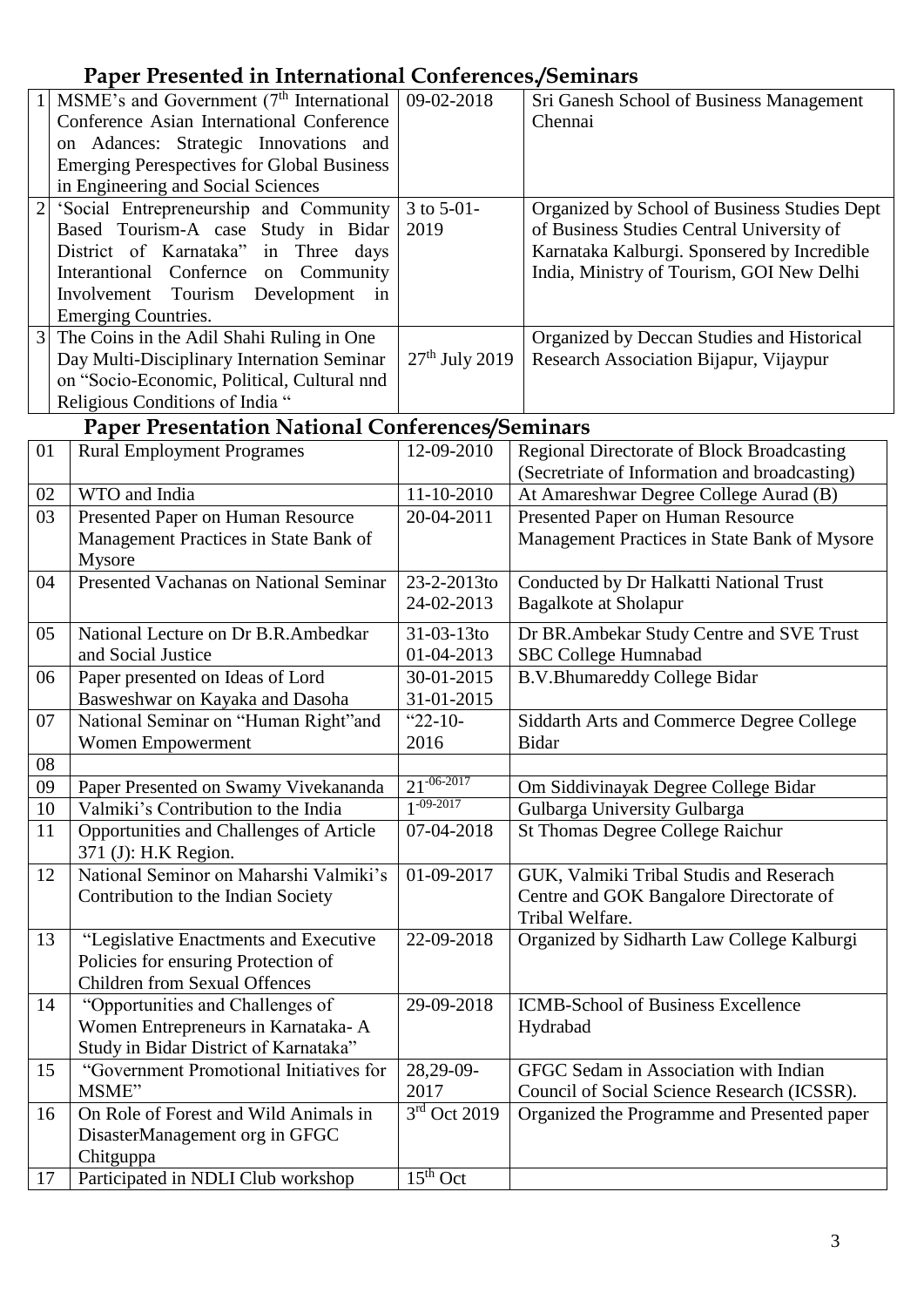|                                                                                                                                                                                                                                   | conducted by National digital Librarary<br>of India under MHRD organized by                                                                                                                                    | 2019                                                                                                                        |                                                                   |                             |
|-----------------------------------------------------------------------------------------------------------------------------------------------------------------------------------------------------------------------------------|----------------------------------------------------------------------------------------------------------------------------------------------------------------------------------------------------------------|-----------------------------------------------------------------------------------------------------------------------------|-------------------------------------------------------------------|-----------------------------|
|                                                                                                                                                                                                                                   | <b>GUK</b>                                                                                                                                                                                                     |                                                                                                                             | workshop                                                          |                             |
| Presented Paper in Two Day National<br>18<br>Seminar on Current Economic Policies<br>and Their Impact on Indian Economy<br>Sponsered by ICSSR-SRC Hyd)<br>Organized by Dept of Economics and<br>Research Centre GFGC Noubad Bidar |                                                                                                                                                                                                                | $6^{th}$ , $7^{th}$<br>March<br>2020d                                                                                       | Renowation of Water Bodies in Bidar $-A$<br>Study                 |                             |
|                                                                                                                                                                                                                                   | Awards                                                                                                                                                                                                         |                                                                                                                             |                                                                   |                             |
| 1                                                                                                                                                                                                                                 | Received Bhagwan Budha<br>National Fellowship award 2014                                                                                                                                                       | April 2014                                                                                                                  | By Bharatiya Dalit Sahitya Academy Delhi                          |                             |
| $\overline{2}$                                                                                                                                                                                                                    | Received Kanaka Shree Award                                                                                                                                                                                    | Nov 2017                                                                                                                    | Karnataka Vachana Sahitya Academy and<br>Chutuku Sahitya Parishat |                             |
| 3                                                                                                                                                                                                                                 | <b>Best Economic Professor Award</b>                                                                                                                                                                           | Dec 2018                                                                                                                    | <b>ICBM-AMP Award Hydrabad</b>                                    |                             |
| 4                                                                                                                                                                                                                                 | <b>Best Environment Protector Award</b>                                                                                                                                                                        | 2018                                                                                                                        | <b>Environment Conciousness Orgnization</b><br>Humnabad Bidar     |                             |
| 5                                                                                                                                                                                                                                 | Ph. D in Economics Award                                                                                                                                                                                       | Sep 2018                                                                                                                    | Gulbarga University Kalburgi                                      |                             |
| 6                                                                                                                                                                                                                                 | Awarded As "Lifetime Education<br>Achievement Award" and Certification of<br>Excellence "                                                                                                                      | 8 <sup>th</sup> March<br>2019                                                                                               | National & International Compendium New<br>Delhi                  |                             |
|                                                                                                                                                                                                                                   | Long term course (Compulsory)                                                                                                                                                                                  |                                                                                                                             |                                                                   |                             |
| 01                                                                                                                                                                                                                                | <b>Orientation Course</b>                                                                                                                                                                                      | (MANUU) Hydrabad                                                                                                            | Moulana Azad National Urdu University                             | 21-04-2010 to<br>18-05-2010 |
| 02                                                                                                                                                                                                                                | <b>Refresher Course</b>                                                                                                                                                                                        | From Central University Hydrabad                                                                                            |                                                                   | 11-10-2013 to<br>31-10-2013 |
| 03                                                                                                                                                                                                                                | <b>Teacher Empowerment Training</b>                                                                                                                                                                            | DCE, Karnataka Gnana Ayoga and GUG<br>Organized                                                                             |                                                                   | 05-06-2011 to<br>11-6-2011  |
| 04                                                                                                                                                                                                                                | One week training for NSS Officer                                                                                                                                                                              | ETI Mysore.                                                                                                                 |                                                                   |                             |
| 05                                                                                                                                                                                                                                | One Week National Level Short Term<br>Training Programme on "Tools in<br>teaching, Learning and Research                                                                                                       | Technology Bhalki                                                                                                           | Bheemanna Khandre Institute of                                    |                             |
| 06                                                                                                                                                                                                                                | Refresher Course in Economics                                                                                                                                                                                  | <b>UGC-HRDC University of Rajasthan</b>                                                                                     |                                                                   | 3-12-2018 to<br>22-12-2018  |
| 07                                                                                                                                                                                                                                | One Week Faculty Development<br>Programe (online)                                                                                                                                                              | Sangolli Rayanna GFGC College Belgavi<br>Under Rani Kittur Chennamma Univ<br>Belgavi                                        |                                                                   |                             |
| 08                                                                                                                                                                                                                                | One Week National Level FDP on<br><b>Research Methodology</b>                                                                                                                                                  | Conducted by Padm Dr V.B Kolte<br>College of Engineering Malkapur<br>Maharashtra                                            |                                                                   |                             |
| 09                                                                                                                                                                                                                                | Short term course on E-Content<br>Development"                                                                                                                                                                 | Conducted by UGC approved HRDC-<br><b>Gujrat University</b>                                                                 |                                                                   | 25-06-2020 to<br>01-07-2020 |
| 10                                                                                                                                                                                                                                | Two week online Faculty Development<br>Programme on Covid19 New Age<br>Teaching Pedagogy: Innovative tools,<br>techniques and research methods for<br>efficient business management teaching<br>in Digital Era | Conducted by Atal Bihari Vajpayee<br>School of Management and<br>Entrepreneurship Jawaharlal Nehru<br>University, New Delhi |                                                                   | 20-07-2020 to<br>31-07-2020 |